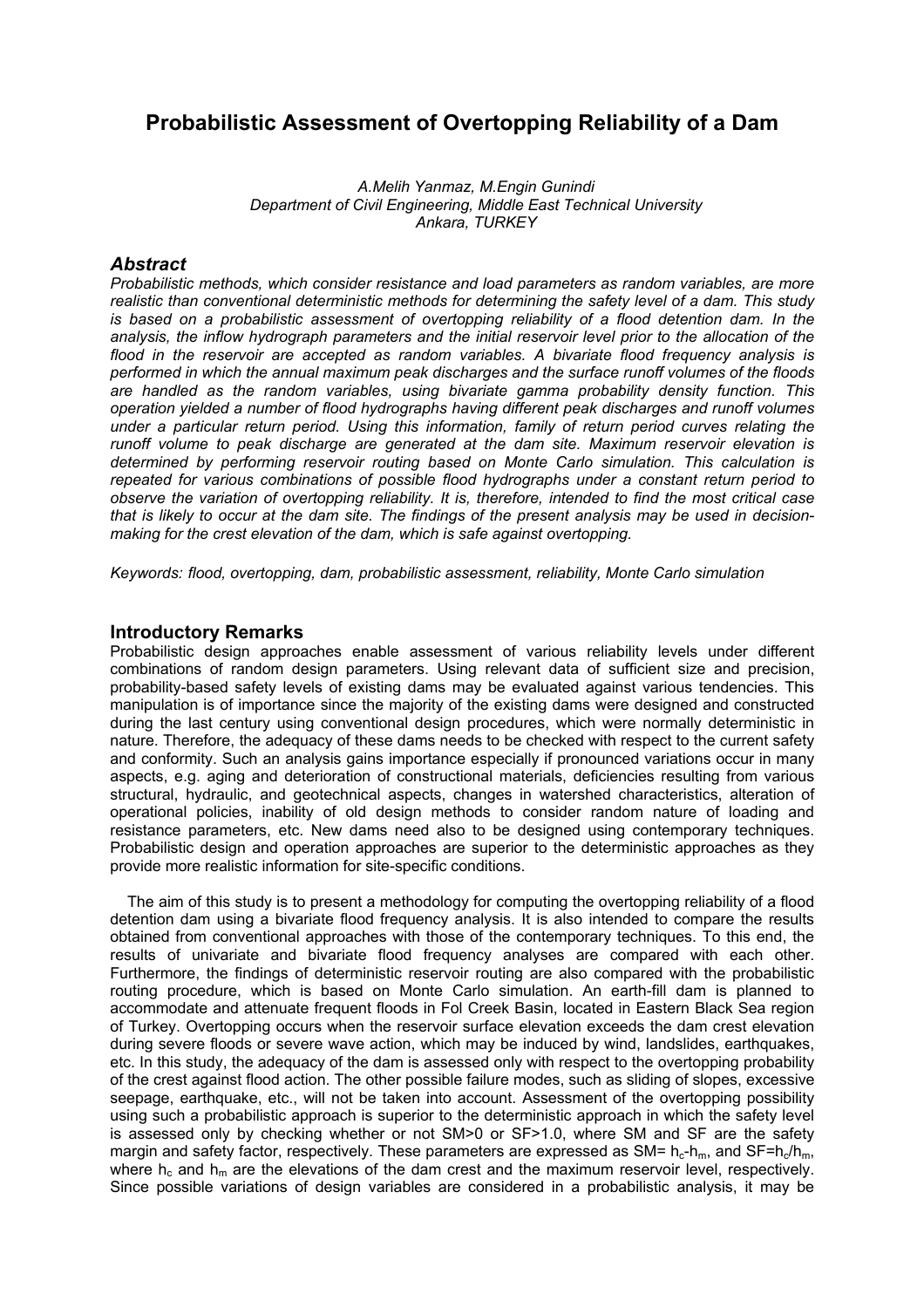possible to obtain intolerably high probability of failure. However, in case of a deterministic analysis using the same mean design values as the probabilistic approach, the requirements for SM>0 and SF>1.0 may be satisfied. Therefore, computation of probability of failure or its complement, reliability, would provide more realistic information than deterministic approach (Yanmaz and Gunindi, 2004).

#### **Multivariate Flood Frequency Analysis**

Conventional flood frequency analysis is carried out using annual flood peak discharges to obtain extreme flood peaks using the statistical properties of the sample data. However, such applications are normally incapable of giving adequate information for the floods since the whole event would be modelled more correctly by the joint consideration of flood peaks, volumes, and durations. There is a growing research activity on multivariate flood frequency analysis. Preliminary studies on the theoretical establishments and applications have been carried out by Sackl and Bergmann (1987), Goel et al. (1998), Escalante-Sandoval and Raynal-Villaseñor (1998), Yue (2000), Yue (2001), Yue et al. (2001), Yue (2002), Yue and Rasmussen (2002), Michele et al. (2005), etc. Hydrologic events having skewed distributions, such as flood peak discharge and flood volume may follow gamma type probability distribution. Smith et al. (1982) established the theoretical basis of five-parameter bivariate gamma distribution. Yue (2001) and Yue et al. (2001) applied a bivariate gamma distribution for investigating the joint probability behavior of these events. The joint probability density function (PDF) and cumulative density function (CDF) of the five-parameter bivariate gamma distribution with variates X and Y are as follows (Smith et al., 1982; Yue, 2001):

$$
f(x, y) = \begin{cases} \frac{K_1}{K_2} \sum_{k=0}^{\infty} \sum_{j=0}^{\infty} c_{jk} (\beta_x x)^j (\eta \beta_y y)^{j+k} & \text{if } \rho > 0\\ f_x(x) f_y(y) & \text{if } \rho = 0 \end{cases}
$$
(1)

$$
F(x,y) = \begin{cases} \int_{\substack{x=0 \ j=0 \ x>0}}^{\infty} \sum_{j=0}^{\infty} d_{kj} H\left(\gamma_x + j, \frac{\beta_x x}{1-\eta}\right) H\left(\gamma_y + j + k, \frac{\beta_y y}{1-\eta}\right) & \text{if } \rho > 0\\ F(x)F(y) & \text{if } \rho = 0 \end{cases}
$$
(2)

in which  $x, y \ge 0$ ,  $0 < \eta < 1$ ,  $\gamma_y \ge \gamma_x$ , and  $0 \le \rho < \eta \sqrt{\gamma_x / \gamma_y}$ ; and

$$
K_1 = (\beta_x x)^{\gamma_x - 1} (\beta_y y)^{\gamma_y - 1} exp\left(-\frac{\beta_x x + \beta_y y}{1 - \eta}\right)
$$
 (3)

$$
K_2 = (1 - \eta)^{\gamma_x - 1} \Gamma(\gamma_x) \Gamma(\gamma_y - \gamma_x)
$$
\n(4)

$$
c_{kj} = \frac{\Gamma(\gamma_y - \gamma_x + k)}{(1 - \eta)^{2j+k} \Gamma(\gamma_y + j + k) j! k!}
$$
\n(5)

$$
\eta = \rho \sqrt{\frac{\gamma_y}{\gamma_x}} \tag{6}
$$

$$
J = \frac{(1 - \eta)^{\gamma_y}}{\Gamma(\gamma_x)\Gamma(\gamma_y - \gamma_x)}
$$
 (7)

$$
d_{kj} = \frac{\eta^{j+k} \Gamma(\gamma_y - \gamma_x + k)}{\Gamma(\gamma_y + j + k) j! k!}
$$
 (8)

$$
H(a,z) = \int_{0}^{z} t^{a-1} e^{-t} dt
$$
 (9)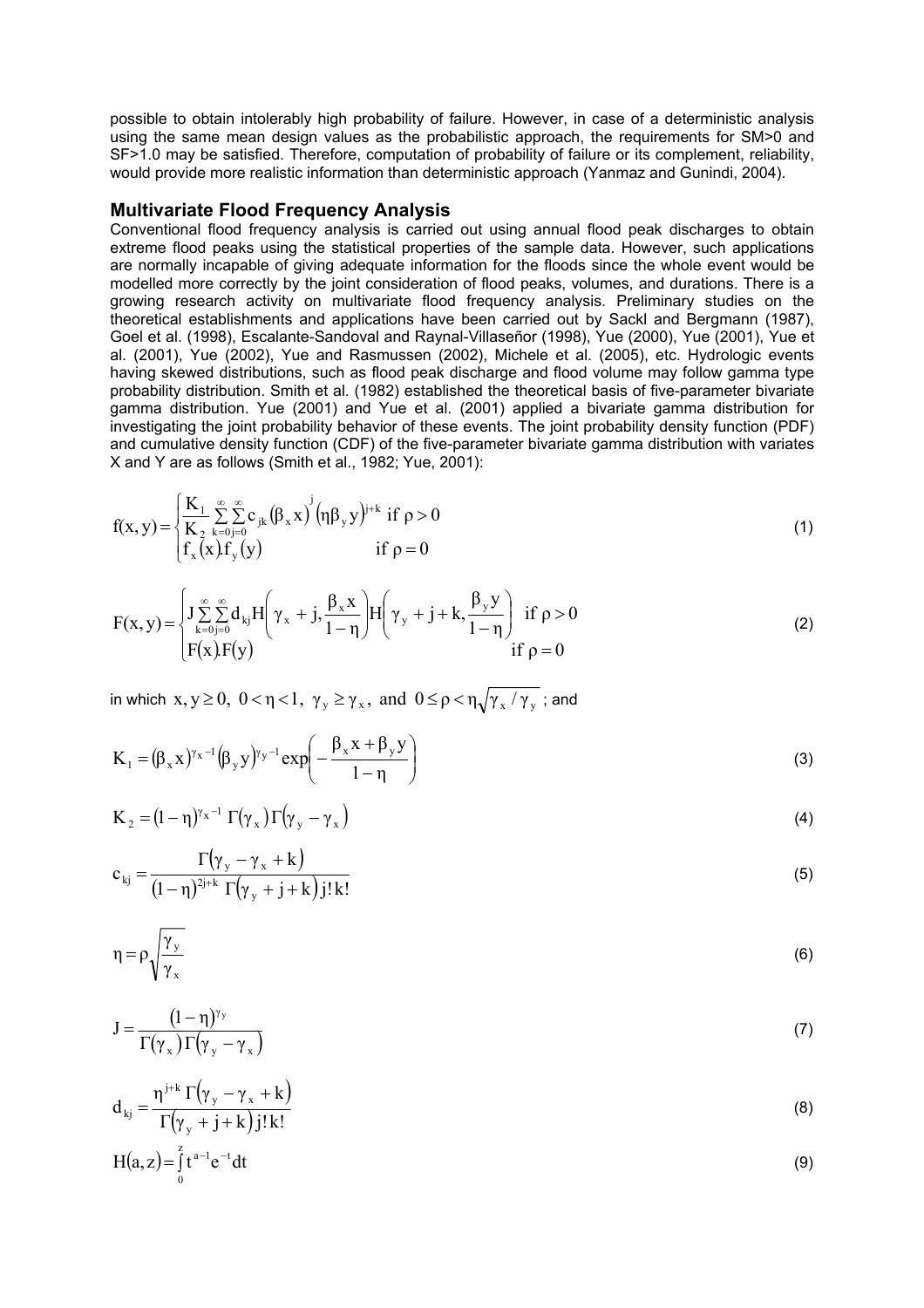$$
\Gamma(z) = \int_{0}^{\infty} t^{z-1} e^{-t} dt
$$
 (10)

$$
\rho = \frac{E((X - M_x)(Y - M_y))}{S_x S_y} \tag{11}
$$

where  $\gamma$  and  $\beta$  are the scale and shape parameters of the marginal gamma distributions, respectively, γ=M<sup>2</sup>/S<sup>2</sup>, β=M/S<sup>2</sup>, M and S are the mean and standard deviation of the sample data sets using the method of moments, respectively. In Eq. (6), η is defined as the association parameter between X and Y, o is the product-moment correlation coefficient of X and Y estimated from Eq. (11). The PDFs  $f_X(x)$ and  $f_Y(y)$ , of the marginal distributions of X and Y are computed from (Yue, 2001)

$$
f_X(x) = \frac{1}{\Gamma(\gamma_x)} x^{\gamma_x - 1} \beta_x^{\gamma_x} e^{-\beta_x x}
$$
 (12)

$$
f_Y(y) = \frac{1}{\Gamma(\gamma_y)} x^{\gamma_y - 1} \beta_y^{\gamma_y} e^{-\beta_y y}
$$
 (13)

Since Eqs. (12) and (13) cannot be solved analytically; CDFs of X and Y are computed by the numerical integration of these equations (Yue, 2001). Application of this methodology is illustrated in the following section.

## **Case Study**

In the case study, Fol Creek Basin in Eastern Black Sea region of Turkey has been selected. This basin is subject to frequent floods leading to loss of several lives and considerable damage to all types of facilities. It is an elongated basin having an area of 219.6 km<sup>2</sup>. There is a recording stream-gauging station close to the outlet. The main branch is a fourth-order stream on the basis of Horton's classification of stream ordering. It flows almost in a V-shaped valley with steep side slopes. The maximum basin relief is 2340 m. The overall runoff coefficient in the basin is quite large due to the steep slopes, mainly clayey and rocky formations (Yanmaz and Coskun, 1995). Town of Vakfikebir is located at the outlet of the basin, which is adversely affected by the frequent floods since various types of structures and establishments are placed on the floodplains. Following the heavy flood in June 1990, this town has been seriously inundated and the highway on the left bank of the Fol Creek has been collapsed (Yanmaz and Bilen, 2000). Upon repairing this highway, partial damages have been observed during the successive floods. Therefore, intensive structural measures need to be taken into consideration. Yanmaz and Bilen (2000) carried out hydroeconomic analyses for determining the optimum return period of flood and optimum bank protection facilities. Considering local hydrometeorologic conditions, however, these structural measures need to be supplemented by an upstream flood detention dam to facilitate high degree of attenuation such that the downstream inundation level is reduced. Based on the inspection of local topographic and geologic conditions, construction of a flood detention dam at a suitable axis, 2511 m upstream of the Black Sea shoreline, is proposed. Suitable dimensions will be assigned to the structure and the adequacy of the dam against overtopping induced by flood action will be checked.

#### **Flood Frequency Analyses**

A preliminary analysis is carried out to observe the effect of flood frequency analysis on the design. The annual series of peak discharges, which were recorded by the stream-gauging station, are presented in Table 1 together with the corresponding direct runoff volumes. Yanmaz and Bilen (2000) carried out a flood frequency analysis for the annual maximum flows of the Fol Creek basin using a computer program developed by Hosking (http://lib.stat.cmu.edu/general/lmoment). The program determines the magnitude of discharges corresponding to specified return periods for various probability distributions using the theory of L-moments for parameter estimation. It is applicable to either regional or at-site frequency analysis. Since there is only one stream-gauging station in the Fol Creek basin, the at-site option of the program was run. The results of the analysis are presented in Figure 1, in which 12 different probability distributions (Gamma (G), Generalized Extreme Value (GEV), Generalized Normal (GN), Extreme Value Type 1 (EV1), Normal (N), Pearson Type III (PE3),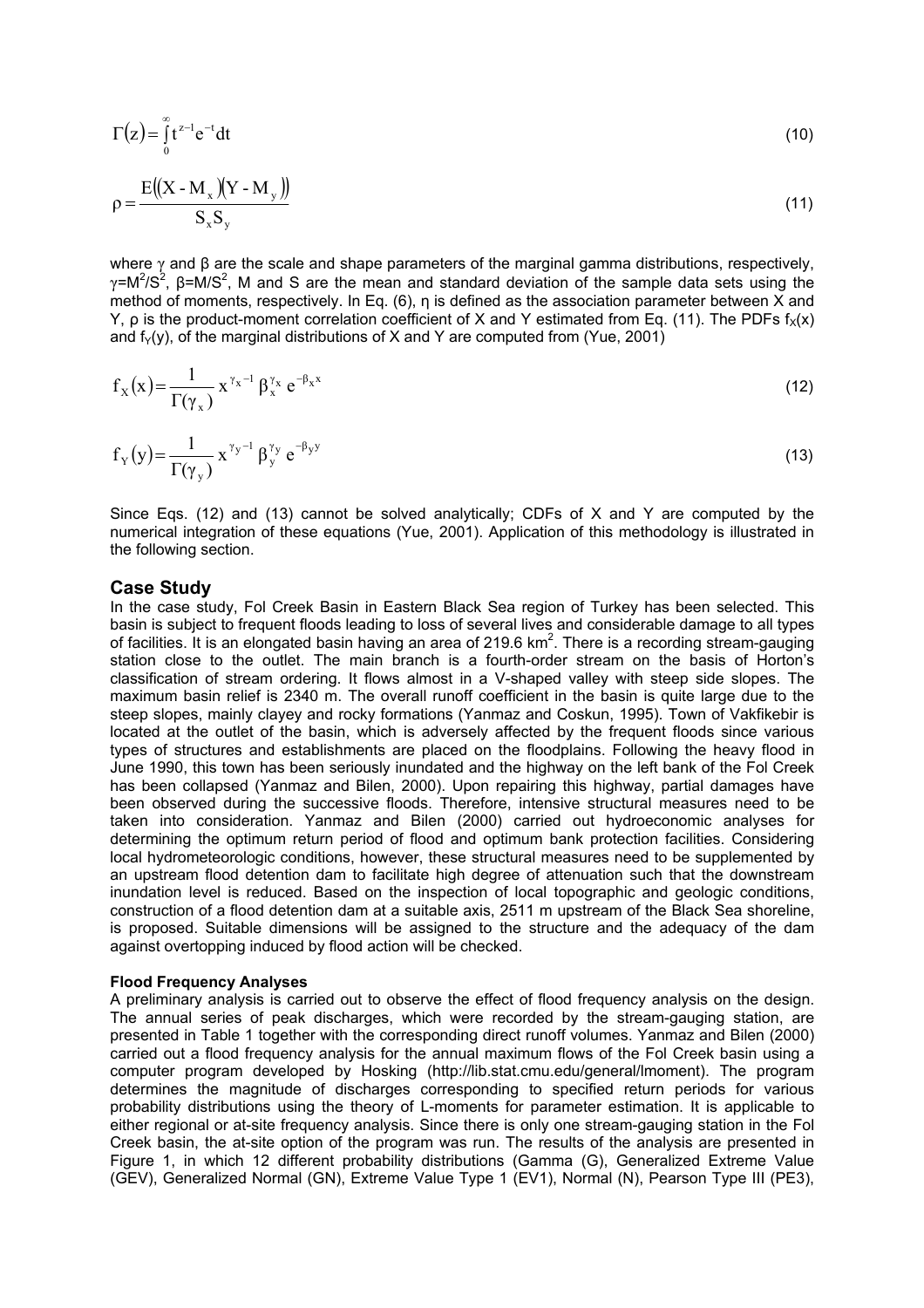Generalized Pareto (GPA), Generalized Logistic (GL), Kappa (KAP), Wakeby (WAK), 2-Parameter Log-normal (LN2), and log-Pearson Type III (LPT3)) were used. As can be seen from Figure 1, the discrepancy among the data points increases with increasing return period.

| Water Year | $Q_p$<br>(m $3/$ s) | $(10^6 \text{ m}^3)$ |
|------------|---------------------|----------------------|
| 1972       | 35.30               | 3.92                 |
| 1976       | 31.00               | 1.50                 |
| 1979       | 14.80               | 2.39                 |
| 1980       | 73.50               | 3.19                 |
| 1983       | 177.00              | 8.02                 |
| 1984       | 41.15               | 3.82                 |
| 1985       | 35.40               | 2.21                 |
| 1986       | 45.00               | 2.23                 |
| 1987       | 72.50               | 2.66                 |
| 1988       | 52.80               | 3.27                 |
| 1989       | 55.20               | 4.17                 |
| 1993       | 41.79               | 2.10                 |
| 1995       | 102.09              | 3.90                 |
| 1996       | 101.96              | 2.54                 |
| 1999       | 71.60               | 1.79                 |
| 2000       | 196.72              | 3.21                 |
| 2001       | 31.66               | 1.78                 |
| 2002       | 74.08               | 1.48                 |
| 2003       | 65.52               | 5.66                 |
| 2004       | 71.12               | 4.10                 |

 **Table 1.** Annual Maximum Flood Events of the Fol Creek

Bivariate flood frequency analysis is carried out using gamma marginals for the flood peak discharges and direct runoff volumes. To examine the goodness of fit of the gamma distribution to the flood peak discharges,  $Q_p$ , and volumes, V, the Kolmogorov–Smirnov (KS) test is applied. The critical value of the KS test is 0.290 at the significance level of 0.05. The KS test statistics are 0.198 for the flood peak discharge, and 0.204 for the flood volume. Thus, the null hypothesis  $H_0$  that the underlying distributions of these flood characteristics are the gamma distribution type is accepted at a significance level of 0.05. The CDF of annual flood events following bivariate gamma distribution is obtained using Eqs. (1) through (11). To obtain a relation between  $Q_p$  and V, successive values of CDF are considered and the corresponding values of these variables are found by trail and error. As a result, sets of equal return period curves correlating  $Q_p$ -V pairs are obtained as shown in Figure 2 in which T<sub>r</sub> is the return period. Although these curves extend asymptotically along the axes, they should be limited by proper upper and lower bounds since very large values of these variables have no physical significance. To this end, the criterion suggested by Hable (2001) is used in which the aforementioned curves are bounded by lines passing through the origin having slopes of maximum  $r_{max}=V/Q_p$  and minimum  $r_{min}=V/Q_p$  among the data points (Fig. 2). Since the available record length is limited by 20 years, forecasts for very big return periods may be subject to high uncertainty. That is why this study will only deal with a return period of 100 years. To examine the effect of  $Q_p$  and V pairs under 100 years of return period, five cases are considered, which are designated by letters A through E together with their corresponding characteristic values (See Fig. 2). The average flood peak values of the univariate flood frequency analysis are compared with the peak discharge ranges obtained from the bivariate analysis in Table 2. As can be seen from this table, bivariate analysis yielded a wide range of peak discharges within the upper and lower bounds for the return periods considered. Another by-product of this analysis is that the average peak discharges obtained from the univariate analysis are smaller than the lower limit of the bivariate case. Therefore, the design performed using univariate analysis would lead to underestimates compared to the case of bivariate analysis.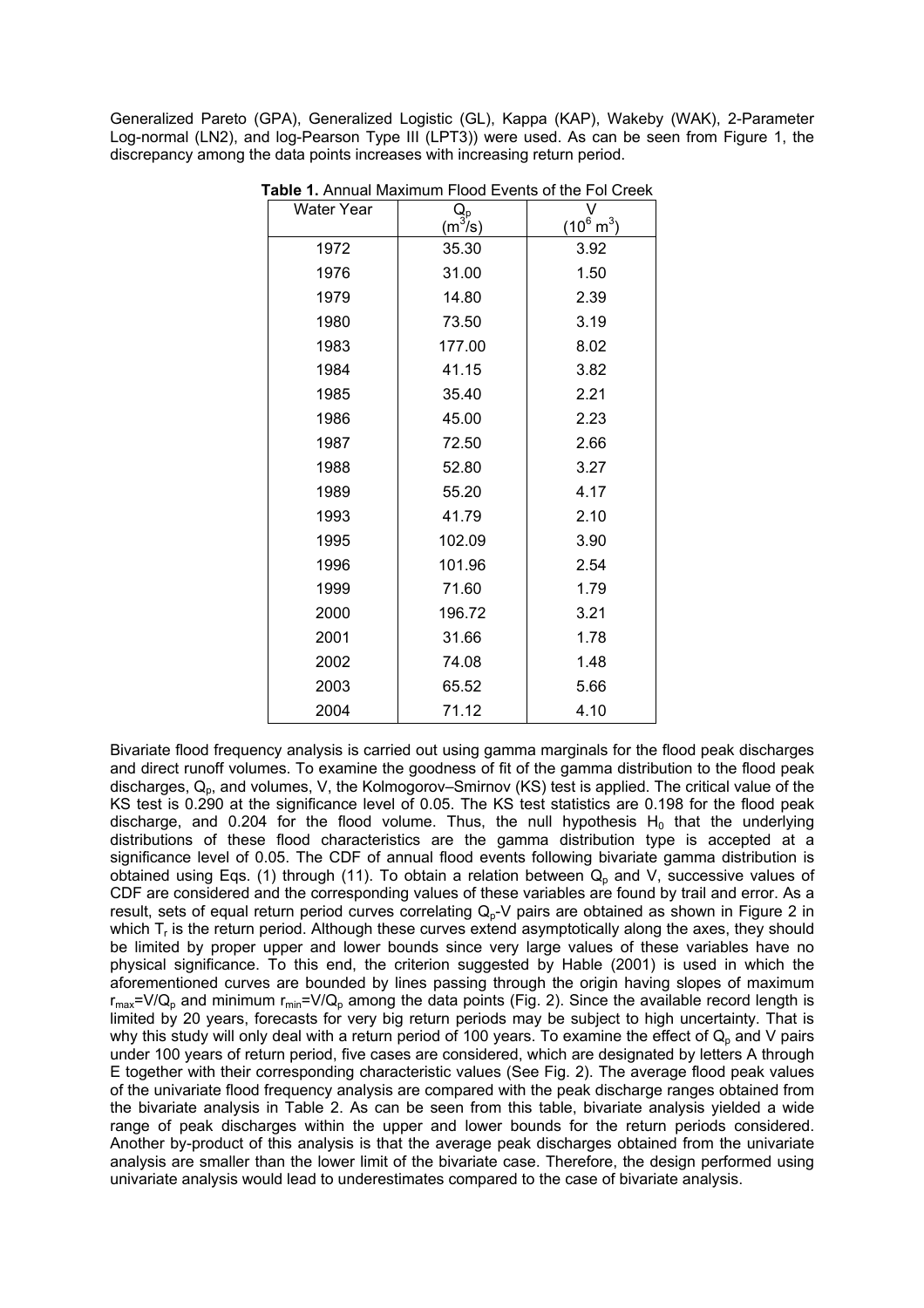

**Figure 1.** Univariate flood frequency analysis for the case study



**Figure 2**. Correlation between  $Q_p$  and V for various return periods

| able $2.$ Comparison of $Q_0$ values |              |              |
|--------------------------------------|--------------|--------------|
| T,                                   | $Q_p(m^3/s)$ | $Q_p(m^3/s)$ |
|                                      | (univariate) | (bivariate)  |
| 2                                    | 57.5         | 60-181.4     |
| 5                                    | 92.4         | 102.9-269.0  |
| 10                                   | 115.6        | 131.9-325.3  |
| 25                                   | 144.7        | 167.9-391.9  |
| 50                                   | 166.2        | 193.8-440.3  |
| 100                                  | 187.7        | 219.6-486.0  |

**Table 2.** Comparison of Q<sub>p</sub> values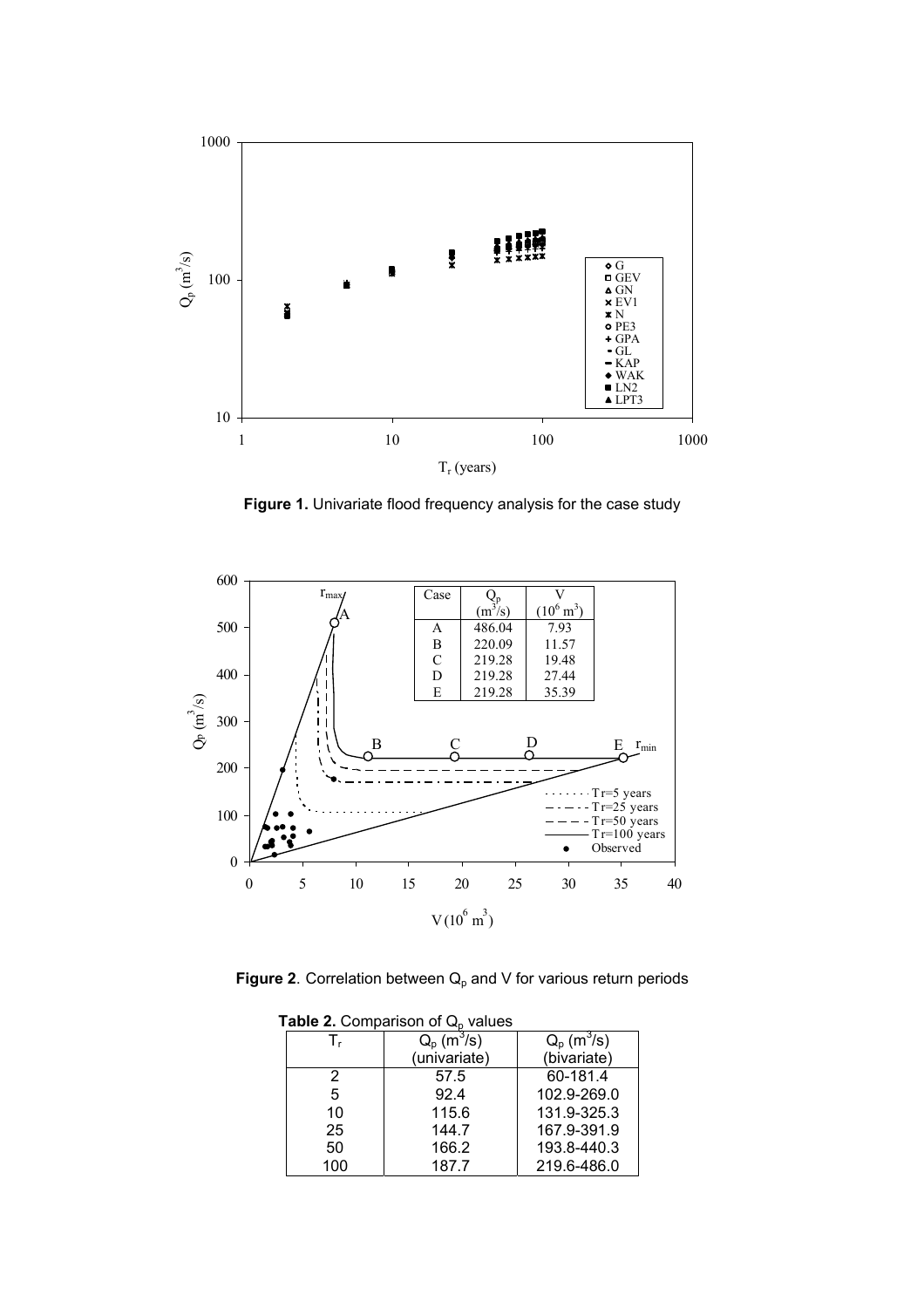The next step is the generation of hydrographs corresponding to the aforementioned cases such that the worst possible case, giving the highest probability of overtopping, would be determined. The respective hydrographs are obtained using a technique proposed by Aldama and Ramirez (1999), which is based on Hermetian polynomials. Hydrograph coordinates for this method are obtained from

$$
Q(t; Q_p, t_p, V) = \begin{cases} Q_p \left[ 3(t/t_p)^2 - 2(t/t_p)^3 \right] & t \in [0, t_p] \\ Q_p \left[ 1 - 3(t/t_p)^2 / (2VQ_p^{-1} - t_p)^2 + 2(t/t_p)^3 / (2VQ_p^{-1} - t_p)^3 \right] & t \in [t_p, t_b] \\ 0 & t \in (-\infty, 0) \cup (t_b, \infty) \end{cases}
$$
(14)

where  $t_0$  is the time to peak (2V/3Q<sub>0</sub>) and  $t_0$  is the base time (3t<sub>0</sub>) (Chow, 1964). The resulting hydrographs are presented in Figure. 3.



**Figure 3.** Hydrographs for cases A through E

The cases A and E represent two extreme conditions within the limits of upper and lower bounds of  $Q_{p}$ and V pairs under the return period of 100 years. Hydrograph A has a high peak discharge with a relatively short base time and small volume, whereas hydrograph E has a peak discharge, which is less than the half of that of the hydrograph A but has a relatively large flood volume and base time. Therefore, concerning the storage ability of the reservoir, hydrograph E is expected to yield the worst conditions against overtopping possibility and to release high outflows during a long duration, compared to the other possible hydrographs. Furthermore, the duration of downstream inundation increases as the outflow experiences the cases from A to E.

#### **Computation of Overtopping Reliability**

The overtopping reliability of the flood detention dam is accepted to be the probability of the dam crest elevation being equal to or exceeding the maximum reservoir level expected to occur during the passage of floods. It is clear that different maximum reservoir levels would attain during the passage of the aforementioned inflow hydrographs. The maximum reservoir levels that may occur under the hydrographs A through E, can be obtained from a reservoir routing. The routing equation is

$$
\frac{dh}{dt} = \frac{I(t) - Q(h)}{A(h)}
$$
\n(15)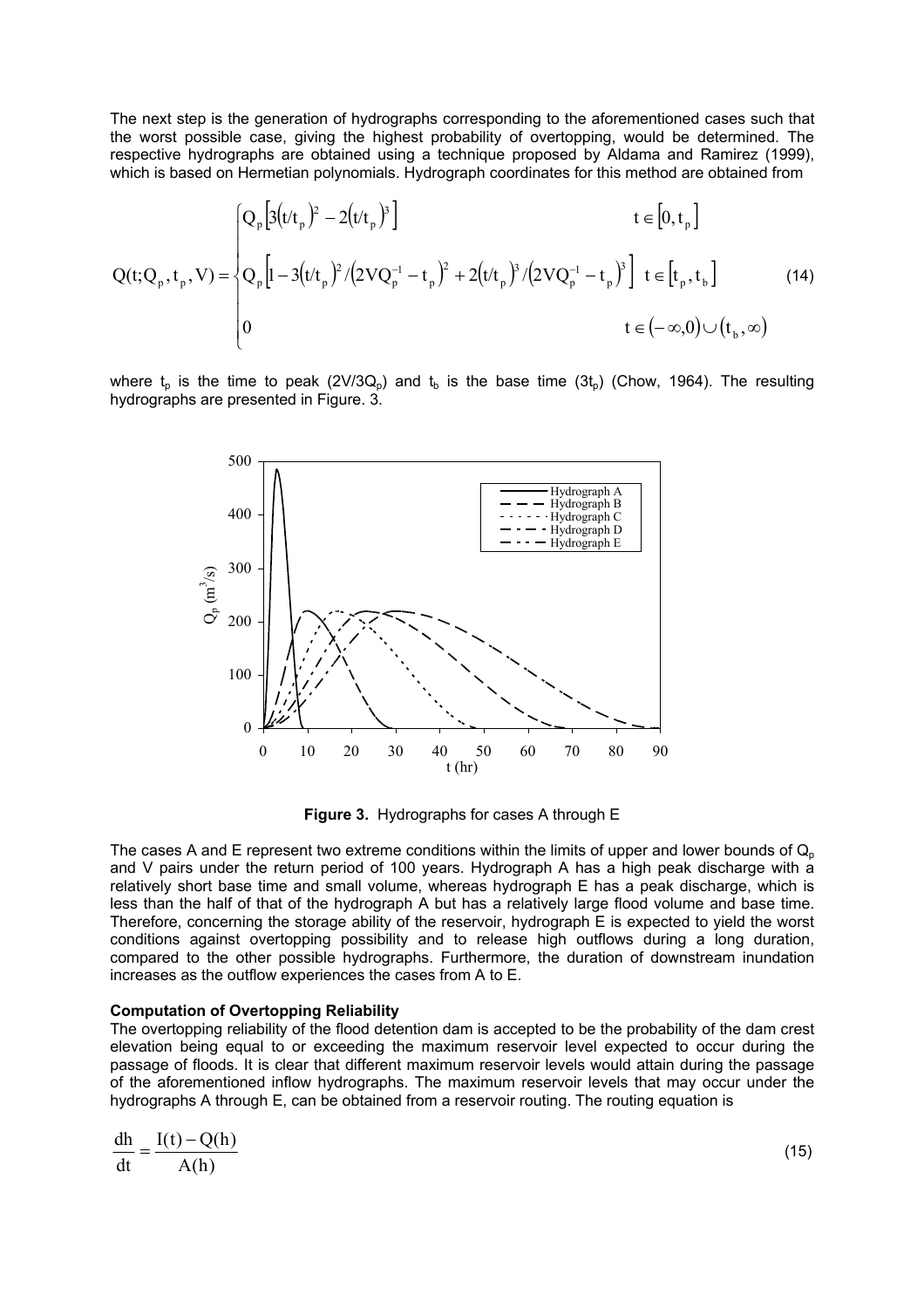where h is the stage measured from the thalweg, t is the time, I(t) is the inflow hydrograph, Q(h) is the outflow, and A(h) is the area-elevation relation of the reservoir. To reduce the number of possible design configurations with respect to dimensions of various appurtenances of the dam and hydrologic parameters, the case study will be carried out by considering only the following features. In this study, a single bottom outlet of 1 m diameter is planned. The crest elevation of the riser inlet is taken as 3 m above the thalweg elevation. An uncontrolled overflow spillway is planned to have a crest length of 40 m having a 1 m thick pier in the middle. The outflow-elevation relation is obtained from the energy equation between the upstream and downstream until the spillway crest elevation. The minor losses for the entrance, trashrack, bend, and exit are considered as well as the frictional losses along the bottom outlet. For the elevations above the spillway crest, the aforementioned outflow is incremented by the spillway discharge equation. The outflow values are obtained for incremental values of stage and are converted to best-fit equations for numerical routing computations. The area-elevation relation of the reservoir is obtained from the respective maps as

$$
A(h) = -4.02 * 10^{-6} h^6 + 0.00165 h^5 - 0.257 h^4 + 20.92 h^3 - 895.2 h^2 + 35200 h
$$
 (16)

where h is the stage in m and A(h) is the corresponding surface area in m<sup>2</sup>. In the case study, a 30 m high earth-fill dam is considered to check the adequacy of the reservoir for accommodating the flood volumes under 100 years of return period. The dam has an overflow spillway with a crest height of 25 m. The initial water depth in the reservoir is in fact a random variable, which depends on the reservoir operation and management as well as the dimensions of the outlet facilities. Since this is a new dam to be constructed, no statistical information is available for the temporal variation of mean operating reservoir levels. That is why an arbitrary value of 3.2 m is assigned to the initial water depth in the reservoir. When the inflow, outflow, and the area-elevation relations are inserted in Eq. (15), a first order nonlinear differential equation is obtained, which can be solved numerically using Euler's technique. In the routing computations, the stage is accepted as a random variable whose incremental values are obtained from the Monte Carlo simulations based on the solution of Eq. (15). The uncertainty associated with the random stage can be expressed in terms of its coefficient of variation. However, the validity of the results of an uncertainty analysis is dependent on the correct choice of the coefficient of variation and probability distribution of the variables involved in the phenomenon (Yanmaz, 2003). With reference to Johnson (1996), Yanmaz (2000), and Yanmaz and Cicekdag (2001), a coefficient of variation of 0.05 is taken for the stage and a normal probability density function is assigned. In the Monte Carlo analysis, the number of simulation cycles influences the level of reliability. The number of cycles must be large in order to obtain a significant sampling of simulation events such that the results are close to the exact values. The accuracy of the mean reliability under a particular simulation cycle may be estimated by the coefficient of variation of reliability, Δ<sub>r</sub>, which decreases with increasing sample size. Therefore, simulations should be carried out several times for large cycles such that the corresponding value of  $\Lambda_r$  is almost constant and relatively small (Yanmaz, 2003). Such an analysis is carried out to obtain 20,000 cycles for the determination of successive stage values in the routing computation using Monte Carlo simulation (See Fig. 4).



**Figure 4.** Variation of coefficient of variation of reliability against number of cycles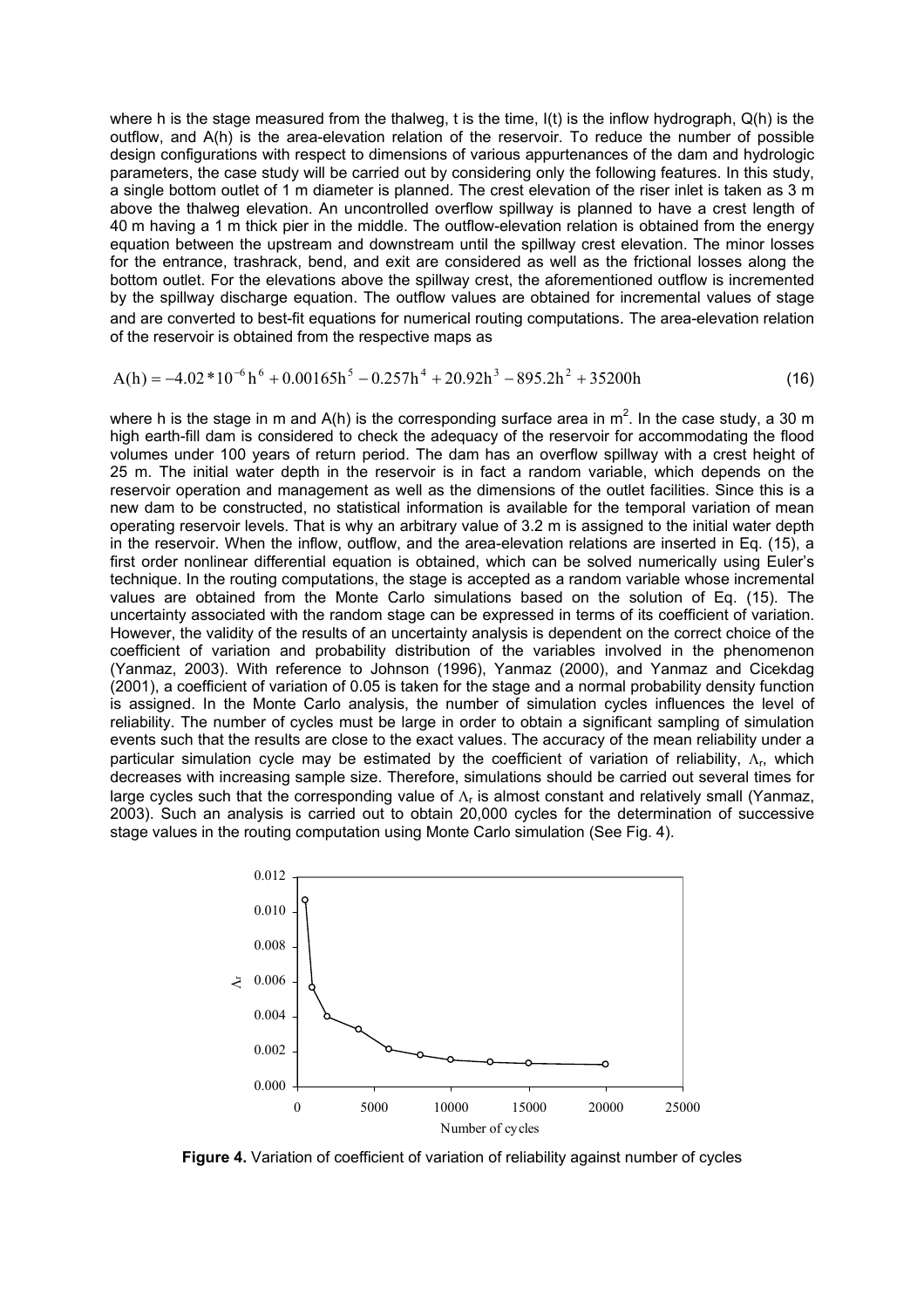The resultant stage hydrographs for the cases A through E are then obtained from the solution of Eq. (15) (See Fig. 5). Although the hydrograph A has the greatest peak discharge, it leads to the smallest maximum stage compared to the other hydrographs since it has the smallest flood volume and base time. On the contrary, the hydrograph E yields high stages for a considerably long duration because of its large volume (Fig.5). The reliability of the crest overtopping is obtained using Monte Carlo simulations in which random numbers are generated for P(SM>0), where P is the probability. To observe the effect of probabilistic routing, Eq. (15) is also solved for the deterministic case i.e. h is not treated as a random variable. The stage hydrographs are obtained for the cases B and D and compared with the probabilistic approach in Figure 6, which reveals that deterministic stages are slightly greater than those of probabilistic stages. This result clearly shows that type of the routing procedure, i.e. deterministic or probabilistic, influences the level of reliability. Variation of the deterministic safety factor against dimensionless storage,  $V^*=V/V_d$ , where  $V_d$  is the volume of the dam body, is shown in Figure 7. Similar information is also provided in Figure 8 for the probabilistic approach in which the variation of overtopping reliability is shown with respect to the dimensionless storage. This study result that deterministic safety factors are greater than unity and overtopping reliabilities are relatively high for the cases tested. Therefore, the dam having the proposed dimensions is accepted to be adequate against flood accommodation.



**Figure 5.** Stage hydrographs



**Figure 6.** Comparison of deterministic and probabilistic stage hydrographs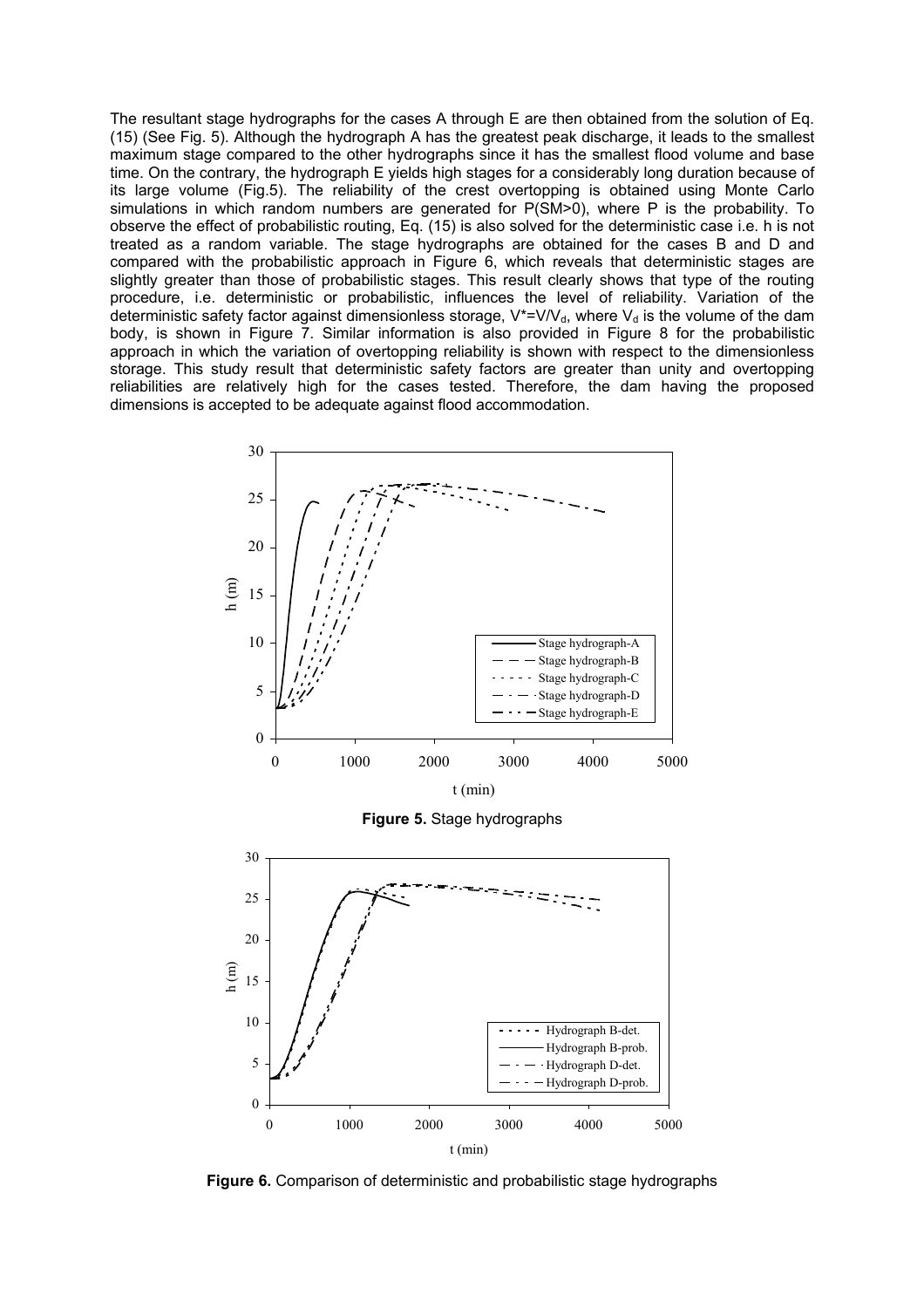

**Figure 7.** Variation of the safety factor with the dimensionless storage



**Figure 8.** Variation of the reliability with the dimensionless storage

## **Conclusions**

Overtopping reliability of an earth-fill flood detention dam, 30 m high, is investigated. The design flood peak discharge and flood volume are determined using a bivariate gamma distribution with five parameters. Equal return period curves relating these variables are generated. Using this information, a number of hydrographs having different characteristics under a return period of 100 years are obtained using the technique proposed by Aldama and Ramirez to observe their effects on the overtopping reliability of the dam. An overflow spillway 25 m high and 40 m long is proposed. Flood frequency analyses are performed for univariate and bivariate cases. The average peak discharges of different distributions in univariate analysis are observed to be smaller than the lower limits of the peak discharge ranges of the bivariate analysis for all return periods. This result implies that the deterministic approach yield underestimates in the design compared to the probabilistic approach. Various possible hydrographs tested under a 100-year return period yielded relatively high values of overtopping reliability. Therefore, implementation of the flood detention dam with the proposed dimensions is assessed to be feasible from viewpoint of flood attenuation. The effects of initial water level in the reservoir, the coefficient of variation and the PDF assigned to water stage, and various relevant dimensions of the dam on the overtopping reliability may also be examined in a future study.